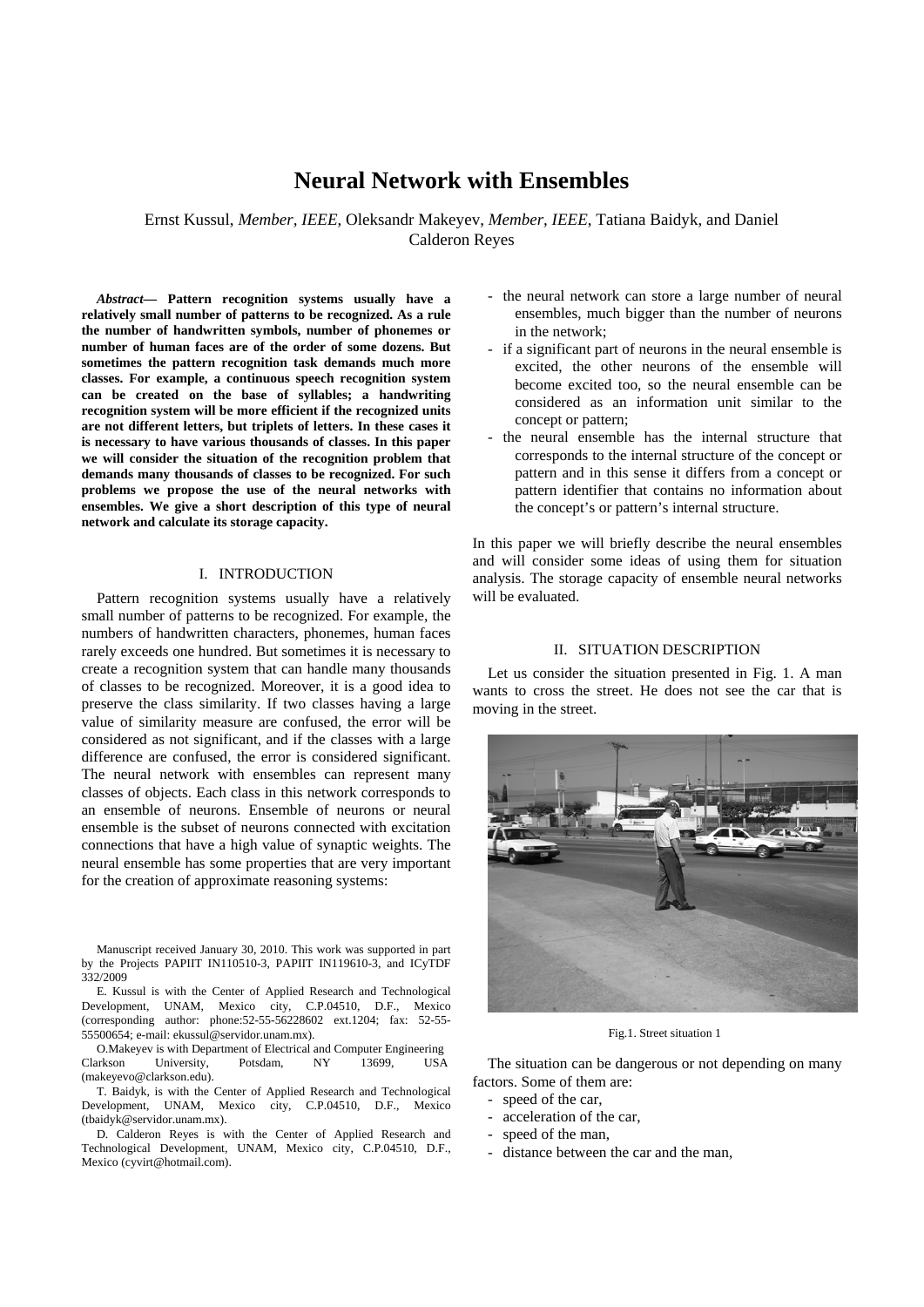- direction of the man's look.

Some minor factors also can affect the situation such as, for example:

- type of the car (compact, SUV, truck),
- man's age,
- weather conditions.

We assume that all these factors may be recognized by a computer vision system based for example on the LIRA classifier or PCNC [1]. Next we intend to present the examples of approximate reasoning for evaluation of the situation:

Case 1.

"The speed of the car is high", "the car is not braking", "the man walks rapidly", "the distance between the car and the man is small", and "the man does not see the car".

The conclusion is: "The situation is very dangerous".

Case 2.

 "The speed of the car is high", "the car is braking", "the man walks rapidly", "the distance between the car and the man is not very small", and "the man does not see the car". The conclusion is "the situation is dangerous but less dangerous than in the case 1".

Case 3.

The situation of the case 3 is shown in Fig. 2.



#### Fig.2. Street situation 2

All the factors related to the left car are the same as in the case 1, but in front of the man there is another car that does not let him go rapidly. Moreover, this car attracts the attention of the man to the safety of street crossing, so this situation can be considered as less dangerous.

 Each situation can be presented by one neural ensemble. Such ensemble will have complex internal structure. This structure may include not only the situation description but the conclusion, how dangerous is the situation. It is clear that the number of situations can be very large, so the storage capacity must also be very large. When the neural network contains a large number of situations, each new situation can be considered as dangerous as the most similar known situation. The most similar situation will be found not by parametric comparison of the new situation with all the known situations but in the process of associative transition from one ensemble to the most similar ensemble.

## III. NEURAL ENSEMBLES

The neural network can contain some associative neural fields for complex ensembles formation [1]. To describe the activity of the neural field, we introduce the binary vector *V*   $= \{v_1, \ldots, v_n\}$ . If neuron  $a_i$  in the field *A* is active, we set  $v_i =$ 1, and if  $a_i$  is not active, we set  $v_i = 0$ . We say that vector *V* is encoding the activity of neural field *A*.

Many different methods of input information encoding for neural networks have been developed [2], [3], [4], [5]. In this paper, we will consider the so-called stochastic coding [6], [7]. These coding methods relate to distributed coding with a low level of activity (sparse coding) [8], [9], [10]. This means that in the neural network, any encoded object is represented not with one neuron, but with many neurons. The low level of activity means that the number of neurons in the neuron ensemble is much less than the total number of neurons in the neural field.

During training, two active neurons are connected with trainable connection. The weight of the connection increases, if both neurons are exited in the same time interval. If the same vectors are input to the network several times, the weights of connections forming between the active neurons will increase. Thus, in the network the sets of neurons having higher weights of connections than the mean weight of connection in the remaining network are formed. Such sets are named the neural ensembles [11].

In an ensemble, it is possible to distinguish the nucleus and the fringe [12], [13]. Neurons of the ensemble that have weights of connections higher than the mean weight value in the ensemble correspond to the nucleus. The most typical information about the presented object corresponds to the nucleus. The individual properties of the representatives of the object class correspond to the fringe. If we select different quantities of neurons with the highest activity, for example, decreasing the quantity by assigning a higher threshold of neural activity for selection, then we can achieve different levels of concretization in the description of the object. For example, if the nucleus of the formed ensemble is named "dangerous street situation," the extended description (taking into account the neurons entering the fringe of the ensemble) can contain the information "the speed of the car is high, the car is not braking, the man walks rapidly, the distance between the car and the man is small, the man does not see the car." Existence of the object description at different levels makes it possible to speak about existence of the neural network hierarchy similar to "class – element of a class".

The neural ensemble is the basic information element of all hierarchical levels of the neural network. It is formed from the elements of lower hierarchical levels and can correspond to the feature, to the description of an object, to the description of a situation, to the relation between the objects, and so forth. Its internal structure reflects the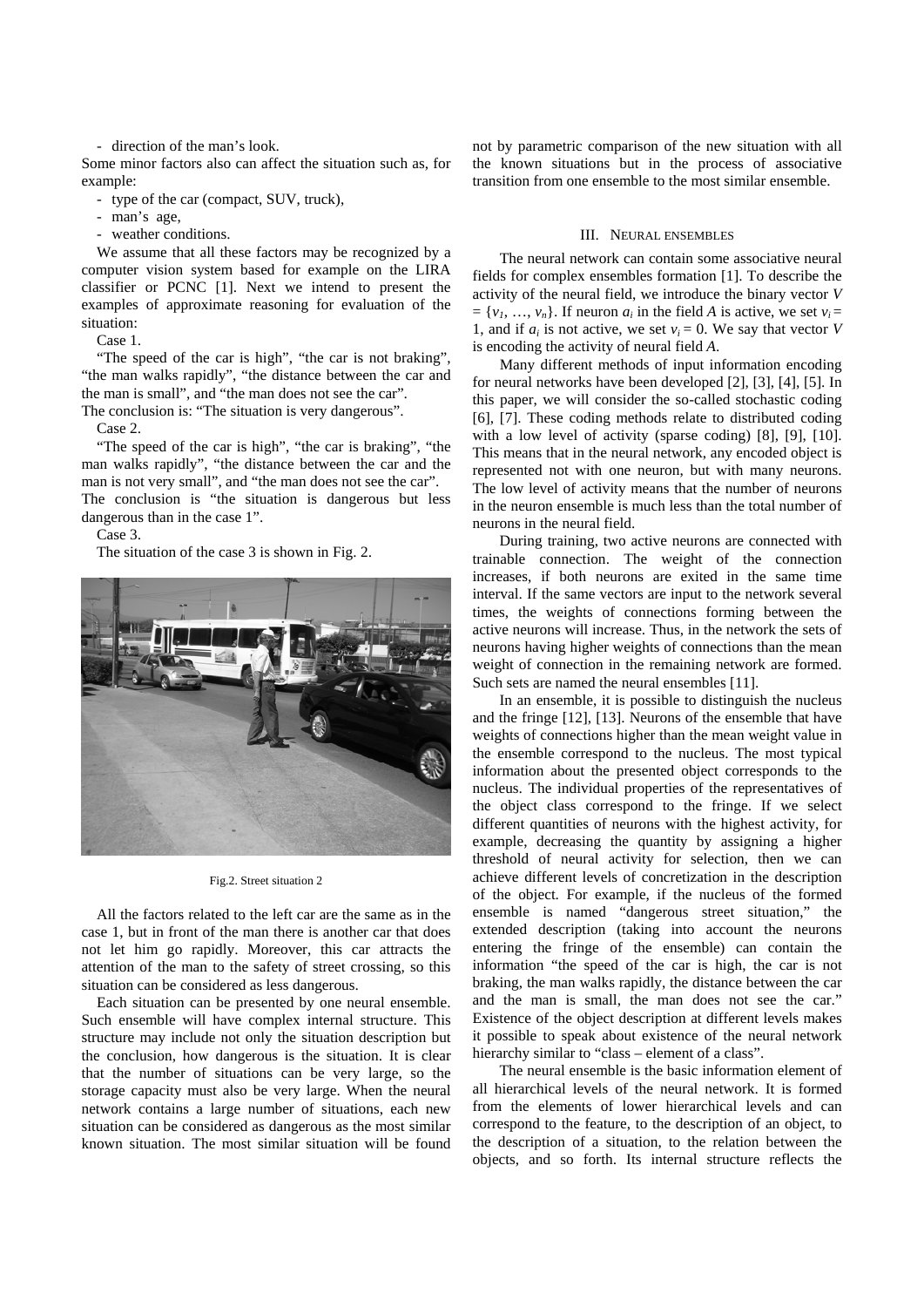structure of the corresponding object. The fact that the excitation of the part of the ensemble results in the excitation of the whole ensemble allows us to consider the ensemble as a united and indivisible element in one hierarchical level. However, when it is transferred to the lower hierarchical levels, it is divided to its components.

Assume, for example, that it is necessary to build the description of a dangerous street situation, which includes the car and the man. Each element of the situation has its own description. For example, the car can move. The properties of the movement are speed and acceleration. Let each of the named properties be coded in the form of a subset of neurons in the associative field of the lower level of neural network. Then, the neural ensemble corresponding to the car can be formed at the higher hierarchical level. The neurons that describe car's speed and acceleration at the lower level will enter into the ensemble that corresponds to the car at the higher level. To ensure that the size of the ensemble at the higher level is not too large only part of the neurons from the lower level ensembles falls into the higher level ensemble. For example, during the construction of the ensemble that corresponds to a car, only parts of each of the ensembles describing speed, acceleration, type of the car and so on are included in the ensemble "car". We term the procedure for selecting a part of the neurons to be transferred to the higher level as normalization of the neural ensemble. The ensemble is formed in such a way that, using the neurons that entered into the ensemble at the higher level, it would be possible to restore the ensembles of the lower level due to the associative restoration of the entire ensemble from its part. This type of organization of the associative-projective neural networks makes it possible to form the hierarchy of "part – whole."

The formation of neural ensembles is ensured by a change in the synaptic weights between the neurons of one associative field. The degree of an ensemble formation is characterized by the synaptic weights between the neurons that belong to an ensemble. The better the ensemble is formed, the higher the synaptic weights are between its neurons. Formation of neural ensembles in the associative field is performed during the training process. Different training algorithms can be used. The Hebbian training method works very well. In our case, we use Hebb's modified rule.

In this paper we will give a brief description of an ensemble neuron network for representation of situations. It is very important to develop neural networks that can store a large number of situations in compact form. Each situation will correspond to one neural ensemble. We developed a computer program to estimate the number of neural ensembles that can be stored in the neural network with a determined number of neurons. Experimental results show that the number of ensembles can be much larger than the number of neurons. We propose to use ensemble neural networks to store large numbers of situations and recognize them to increase human safety.

## IV. ENSEMBLE NEURAL NETWORKS

Let us consider a neural network that contains *N* neurons. The activity (excitation) of the neurons is described by the following equations:

$$
E_i = \sum_{j=1}^{N} w_{ji} y_j , \qquad (1)
$$

$$
y_i = \begin{cases} 1, & \text{if } E_i > \Theta_i \\ 0, & \text{if } E_i \le \Theta_i \end{cases}
$$
 (2)

where  $E_i$  is the input excitation of *i*-th neuron,  $y_i$  is an output of *i*-th neuron, and  $w_{ij}$  is a synaptic weight of connection between *j*-th and *i*-th neurons,  $\Theta_i$  is a threshold of *i*-th neuron. If  $y_i = 1$ , we say that the *i*-th neuron is active. If  $y_i =$ 0, the *i*-th neuron is not active.

Each neuron has synaptic connections with all other neurons and one or more external inputs [14] (Fig. 3).



Fig. 3. Structure of ensemble neural network

External inputs are used to excite different subsets of neurons. When a subset is excited, the synaptic weights among its neurons increase. Initially all the synaptic weights are equal to 0 (Fig. 4).

We will use one of the Hebbian rules for synaptic weights change. If the neurons *i* and *j* are excited at the time t synaptic weights between them are changed in the following way: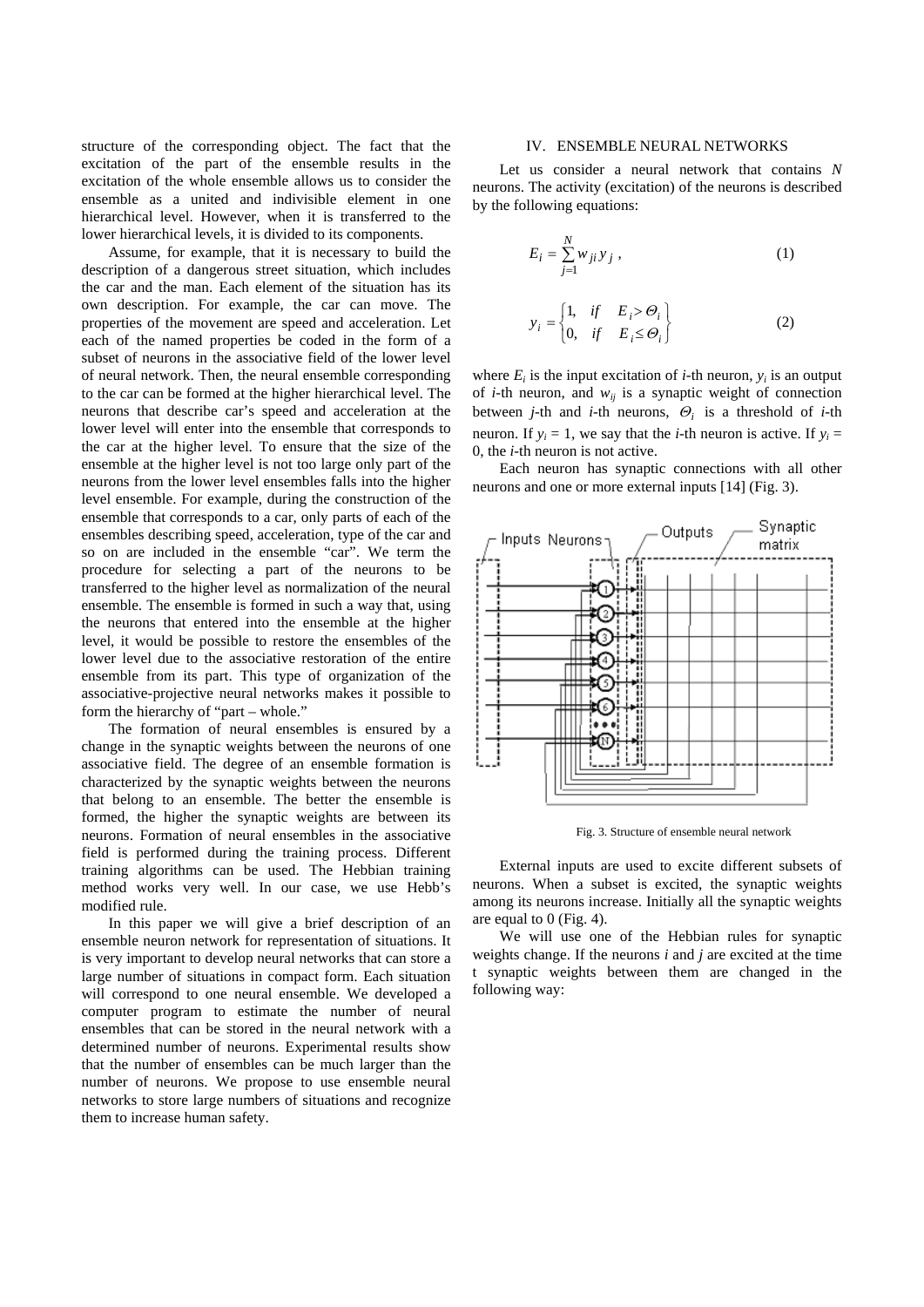

Fig. 4. Initial synaptic weight matrix

 $w_{ii}(t+1) = w_{ii}(t-1) + 1;$  (3)  $w_{ii}(t+1) = w_{ii}(t-1) + 1$ ; (4)

where  $w_{ij}(t+1)$  and  $w_{ji}(t+1)$  are synaptic weights between neurons *i* and *j* after their excitation,  $w_{ii}(t-1)$  and  $w_{ji}(t-1)$  are synaptic weights between neurons *i* and *j* before their excitation.

Let us excite the neurons 2, 3, 4, and 5 in the neural network presented in Fig.3. After the excitation synaptic weight matrix will be changed as it is shown in Fig. 5.



Fig. 5. Synaptic weight matrix after excitation of neurons 2, 3, 4, 5

Excited neurons 2, 3, 4 and 5 are connected to each other with excitation connections. The subset of neurons connected with excitation connections was termed neural ensemble**.** Now, if we will excite some of these neurons the connections between them will excite all other neurons of the neural ensemble. This property of neural ensemble is very important for applications, because neural ensemble composed from many different neurons functions as a single information unit. The theory of neural ensembles was proposed by D. Hebb [11].

Let us add new neural ensemble which contains the neurons 3, 4, 5, and 6. After excitation of these neurons we will have synaptic matrix presented in Fig. 6.

The figure shows that after excitation of two overlapping neural ensembles new ensemble is formed. The internal structure of the new ensemble is more complex. It contains the nucleus and the fringe. The nucleus includes the neurons that have connections with large synaptic weights, and the fringe contains the neurons with connections of smaller synaptic weights.

If the neural network contains a large number of overlapping ensembles almost all connections may have nonzero synaptic weights. In this case the problem of excitation of the whole network appears. Different authors proposed different versions of the System for Activity Control (SAC) to avoid this problem. For example, P. Milner proposed decentralized SAC based on inhibitory connections between the neurons [12], [13].



Fig. 6. Synaptic weight matrix after excitation of two ensembles

N. Amosov proposed centralized SAC for semantic networks [7] that was adapted for ensemble neural network by E. Kussul [2], A. Goltsev [15] and T. Baidyk [16]. V. Breitenberg described centralized SAC that exists in real neural structures of the brain [17].

We will use the following scheme of the SAC: when the input excitations  $E_i$  are calculated using equation (1), we select the threshold Θ , common for all the neurons, in such a way that:

$$
p(\Theta) > m \tag{5}
$$

$$
p(\Theta + 1) \le m \tag{6}
$$

where  $p(\Theta)$  is the number of active neurons that correspond to selected threshold  $\Theta$ ,  $p(\Theta+1)$  is the number of active neurons that corresponds to the threshold  $\Theta$ +1, and m is the number of the neurons in the neuron ensemble. In our paradigm all the ensembles have approximately the same size (number of active neurons).

 We will denote the state of the neuron outputs with the binary vector  $Y = \{y_1, y_2, \dots y_N\}$ . We will consider the vector that contains approximately *m* components that equal to "1" as the code of an ensemble. We will represent different situations in the form of ensembles. For elementary objects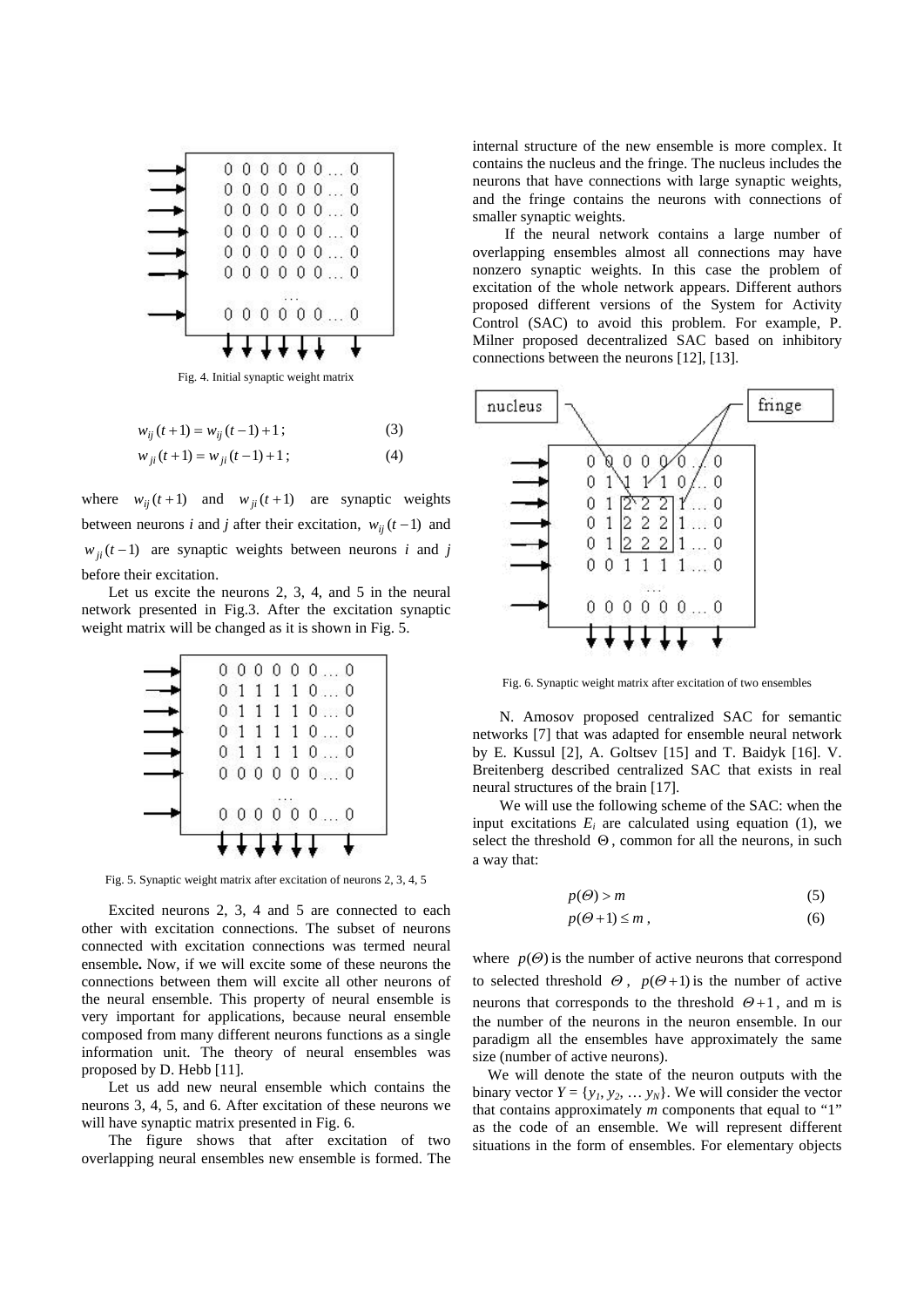we will create the ensemble codes as binary masks containing *m* components equal to "1", located at random positions. Complex objects will be created from elementary objects using the rules presented below. The situations will be created from the objects and their relations. For example, situation "the car is near the man" is a relation between two objects, "car" and "man".

 Let us create the object that can be described as "car moves rapidly with acceleration". For each elementary object "car", "moves rapidly", and "with acceleration" we create the random binary mask: *Ycar* for "car", *Yrapidly* for "moves rapidly" and *Y<sub>accelerate</sub>* for "with acceleration". After this we create a binary vector *Y* that will correspond to "car moves rapidly with acceleration". To create this vector we use the following procedure:

1. Create intermediate vector *X*:

$$
X = (Y_{car}) \cup (Y_{rapidly}) \cup (Y_{accelerate}) , \quad (7)
$$

where U stands for bitwise logic operation "OR". The vector *X* corresponds to all the neurons included in the ensembles "car", "moves rapidly", and "with acceleration", but it cannot represent the ensemble "car moves rapidly with acceleration" because it contains the number of neurons much larger than *m*. To make the number of neurons approximately equal to *m* we use the procedure termed "normalization". There are several requirements to perform this procedure. First of all, the representation of every vector  $Y_i$  in expression (7) must be proportional to the number of ones in initial vector  $Y_i$ . It is important to have possibility to restore  $Y_i$  from normalized vector  $X$  in hierarchical structures.

Secondly, if there are two vectors  $X_1$  and  $X_2$  that have many common elements (that is there is a large overlap) then the normalized vectors  $X_1$  and  $X_2$  also must have many common elements. It is important to preserve similarity of characteristics presented by these vectors during the process of training of ensemble neural network. These demands will be fulfilled if the procedure of normalization will be realized with the following steps.

2. Create vector  $Z_0$  :

$$
Z_0 = -X \t{,} \t(8)
$$

where symbol " $\neg$ " means bitwise inversion of vector *X*.

3. Create the sequence of vectors:

$$
X_1 = X & Z_1,
$$
\n
$$
X_2 = X_1 & Z_2,
$$
\n
$$
\dots
$$
\n
$$
X_k = X_{k-1} & Z_k,
$$
\n
$$
X_{k+1} = X_k & Z_{k+1}.
$$
\n(9)

where  $\&$  stands for bitwise logic operation "AND".

 $Z_{i+1}$  is defined using the following equation:

$$
Z_{i+1} = right \quad shift(Z_i), \tag{10}
$$

where the function "right shift" is cyclic shift to the right by one bit.

Let the number of active neurons in vector  $U$  equal  $n(U)$ and let:

$$
n(X_k) > m \tag{11}
$$

$$
n(X_{k+1}) \le m \tag{12}
$$

In this case vector that corresponds to the ensemble "car moves rapidly with acceleration" will be:

$$
Y = X_k, \tag{13}
$$

where *k* is an index that terminates the process of normalization.

Very important property of neuron ensemble is a measure of their similarity. Let us consider four objects:

1) "car moves rapidly with acceleration",

2) "truck moves rapidly with acceleration",

3) "truck moves slowly with acceleration",

4) "truck moves slowly with deceleration".

The intersections between first object and other objects are presented in Fig. 7.



Fig. 7. Intersections between neuron ensembles

The ensembles "car moves rapidly with acceleration" and "truck moves rapidly with acceleration" have close resemblance – they have two common properties: "moves rapidly" and "with acceleration". Figure 7A shows that corresponding ensembles have large intersection. The ensembles "car moves rapidly with acceleration" and "truck moves slowly with acceleration" have only one common property, and the Fig. 7B shows that they have smaller intersection. The ensembles "car moves rapidly with acceleration" and "truck moves slowly with deceleration" have no common properties, and the Fig. 7C shows that